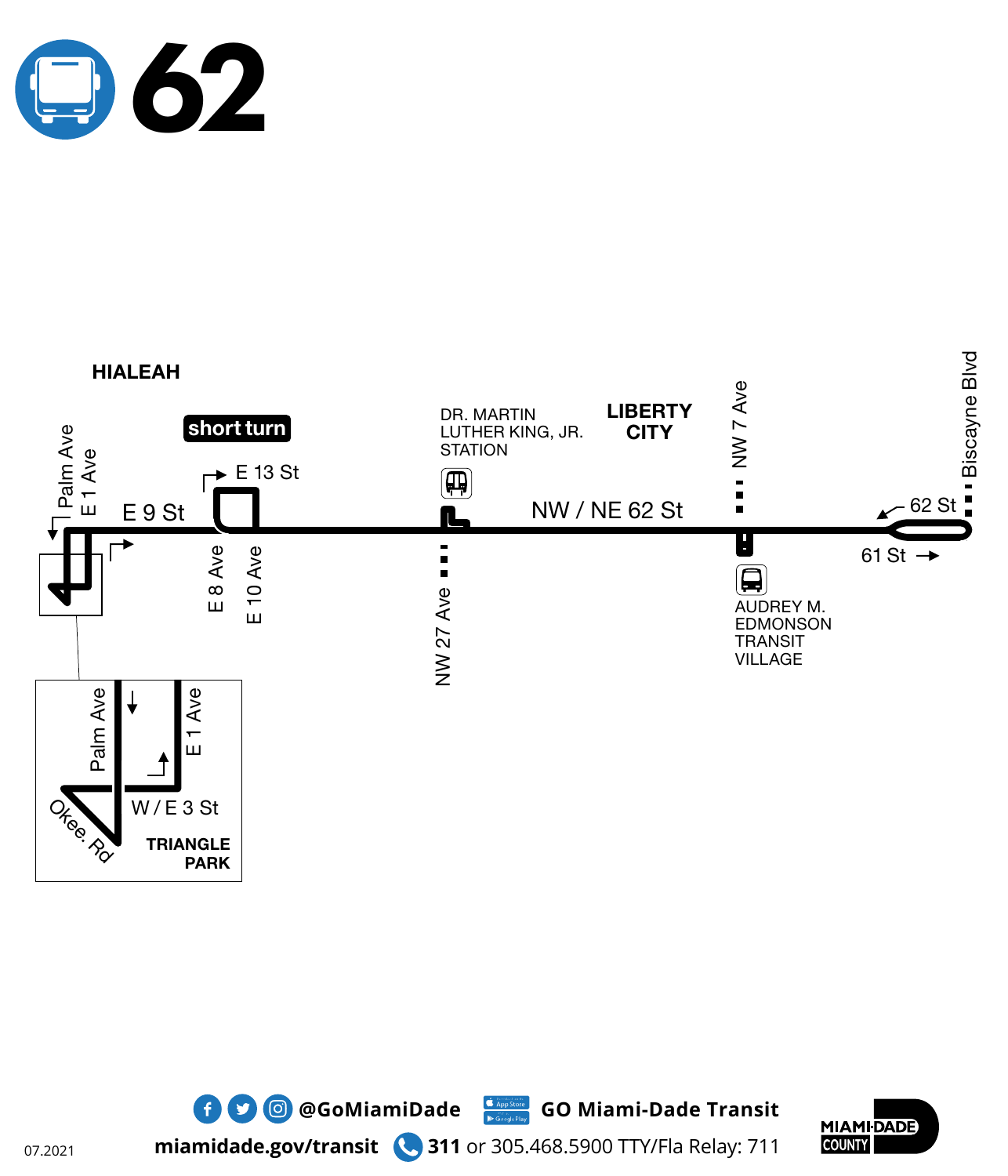## **WEEKDAYS** / DIAS LABORABLES / JOU LASEMÈN

| <b>EASTBOUND</b><br><b>RUMBO ESTE / DIREKSYON IS</b> |      | <b>MORNING / MAÑANA / MATEN</b> |                                                                                                                                                                                                 |      |  |  |  |  |  |  |  |  |  |  |  | <b>AFTERNOON AND EVENING</b><br>AM   PM<br>TARDE Y NOCHE / APREMIDI AK ASWÈ |  |  |  |  |  |  |  |  |  |  |  |  |      |  |                                                                                                                                                                                                                               |  |
|------------------------------------------------------|------|---------------------------------|-------------------------------------------------------------------------------------------------------------------------------------------------------------------------------------------------|------|--|--|--|--|--|--|--|--|--|--|--|-----------------------------------------------------------------------------|--|--|--|--|--|--|--|--|--|--|--|--|------|--|-------------------------------------------------------------------------------------------------------------------------------------------------------------------------------------------------------------------------------|--|
| W 3 St & Palm Ave Hialeah                            |      |                                 | 5:05   5:34   5:54   6:24   6:54   7:24   7:54   8:24   8:52   9:22   9:52   10:22   10:52   11:22   11:52   12:22   1:52   1:52   2:22   2:52   3:22   3:51   4:51   4:51   5:51   5:51   6:21 |      |  |  |  |  |  |  |  |  |  |  |  |                                                                             |  |  |  |  |  |  |  |  |  |  |  |  | 7:27 |  | 8:32 9:32 10:32 11:32                                                                                                                                                                                                         |  |
| E 9 St & 8 Ave Hialeah                               |      |                                 |                                                                                                                                                                                                 |      |  |  |  |  |  |  |  |  |  |  |  |                                                                             |  |  |  |  |  |  |  |  |  |  |  |  |      |  | 5:10   5:39   6:03   6:33   7:03   7:33   8:03   8:33   9:01   9:31   10:01   10:31   11:01   11:31   12:01   1:31   1:31   2:01   2:31   3:01   3:31   4:00   4:30   5:00   5:30   6:00   6:30   7:34   8:38   9:38   10:38  |  |
| NW 62 St & NW 32 Ave                                 |      |                                 |                                                                                                                                                                                                 |      |  |  |  |  |  |  |  |  |  |  |  |                                                                             |  |  |  |  |  |  |  |  |  |  |  |  |      |  | 5:13 5:42 6:07 6:37 7:07 7:07 8:07 8:37 9:06 9:36 10:06 10:36 11:06 11:36 12:06 12:36 1:06 1:36 2:06 2:36 3:06 3:36 4:05 4:35 5:05 5:35 6:05 6:35 7:38 8:43 9:43 10:43 11:43                                                  |  |
| U<br>Dr Martin Luther King Jr Station                |      |                                 | 5:16 5:45 6:11 6:41 7:11 7:41 8:11 8:41 9:11 9:41 10:11 10:41 11:11 11:41 12:11 12:41 1:11 1:41 2:11 2:41 2:11 2:41 3:11 3:41 4:10 4:40 5:10 5:40 6:10 6:40 7:42 8:46                           |      |  |  |  |  |  |  |  |  |  |  |  |                                                                             |  |  |  |  |  |  |  |  |  |  |  |  |      |  | 9:46 10:46 11:46                                                                                                                                                                                                              |  |
| NW 7 Ave Transit Village                             |      |                                 |                                                                                                                                                                                                 |      |  |  |  |  |  |  |  |  |  |  |  |                                                                             |  |  |  |  |  |  |  |  |  |  |  |  |      |  | 5:25 5:54 6:24 6:54 7:25 6:24 7:54 8:24 8:54 9:24 8:54 9:24 10:24 10:24 10:24 11:24 11:54 12:24 12:54 1:24 1:54 2:24 2:54 3:24 3:54 4:24 4:54 5:24 5:54 6:24 6:54 7:55 8:56 9:56 10:56 11:56                                  |  |
| NE 61 St & Biscayne Blvd                             | 5:35 | 6:05                            | 6:35                                                                                                                                                                                            | 7:05 |  |  |  |  |  |  |  |  |  |  |  |                                                                             |  |  |  |  |  |  |  |  |  |  |  |  |      |  | 7:35   8:05   8:05   8:05   9:05   9:05   9:05   10:05   10:05   11:05   11:05   12:05   12:05   1:05   1:05   1:05   2:05   2:05   3:05   3:05   4:05   4:05   4:05   5:05   5:05   6:05   6:05   6:05   8:05   9:05   10:05 |  |

| <b>WESTBOUND</b><br>RUMBO OESTE / DIREKSYON IWÈS | <b>MORNING / MAÑANA / MATEN</b> |                          |      |             |                                                                                                           |      |                                                                                                       |  |                                                                                         |  |  |  | AM PM | <b>AFTERNOON AND EVENING</b><br><b>TARDE Y NOCHE / APREMIDI AK ASWÈ</b> |  |  |  |  |      |      |              |                                                     |      |      |      |                                                                                                                                                                      |      |             |      |                                                                                                                                                                                   |                              |  |
|--------------------------------------------------|---------------------------------|--------------------------|------|-------------|-----------------------------------------------------------------------------------------------------------|------|-------------------------------------------------------------------------------------------------------|--|-----------------------------------------------------------------------------------------|--|--|--|-------|-------------------------------------------------------------------------|--|--|--|--|------|------|--------------|-----------------------------------------------------|------|------|------|----------------------------------------------------------------------------------------------------------------------------------------------------------------------|------|-------------|------|-----------------------------------------------------------------------------------------------------------------------------------------------------------------------------------|------------------------------|--|
| NW 62 St & Biscayne Blvd                         |                                 | $5:45 \;   \; 6:15 \;  $ | 6:45 | 7:15        |                                                                                                           |      |                                                                                                       |  |                                                                                         |  |  |  |       |                                                                         |  |  |  |  |      |      |              |                                                     |      |      |      | 7:45   8:15   8:45   9:15   9:45   10:15   10:45   11:15   11:45   12:15   12:45   1:15   1:45   2:15   2:45   3:45   3:45   4:15   4:45   5:15   5:45   6:15   6:45 |      |             |      | 7:15   8:15   9:15   10:15   11:15                                                                                                                                                |                              |  |
| <b>NW 7 Ave Transit Village</b>                  |                                 | $5:56$ 6:28              |      | $6:58$ 7:28 |                                                                                                           |      | 7:58 8:28 8:58 9:28 9:58 10:28 10:58 11:28 11:58 12:28 12:58 1:28 1:58 2:28 2:58 3:28                 |  |                                                                                         |  |  |  |       |                                                                         |  |  |  |  |      |      | $\vert$ 3:58 | 4:29                                                | 4:59 | 5:29 | 5:59 | 6:29                                                                                                                                                                 | 6:59 | 7:27        | 8:27 |                                                                                                                                                                                   | $9:25$   10:25   11:25       |  |
| Dr Martin Luther King Jr Station                 |                                 |                          |      |             |                                                                                                           |      |                                                                                                       |  |                                                                                         |  |  |  |       |                                                                         |  |  |  |  |      |      |              |                                                     |      |      |      |                                                                                                                                                                      |      |             |      | 6:09 6:41 7:11 7:41 8:11 8:41 9:12 9:42 10:12 10:42 11:12 11:42 12:12 12:42 1:12 1:42 2:12 1:42 2:12 2:42 3:12 3:42 4:12 4:43 5:13 5:43 6:13 6:43 7:13 7:40 8:40 9:36 10:36 11:36 |                              |  |
| NW 62 St & 32 Ave                                |                                 |                          |      |             | 6:14 6:46 7:16 7:16 8:16 8:46 9:19 9:49 10:19 10:49 11:19 11:49 12:19 12:49 1:19 1:49 2:19 2:49 3:19 3:49 |      |                                                                                                       |  |                                                                                         |  |  |  |       |                                                                         |  |  |  |  |      |      |              | $\vert$ 4:16 $\vert$ 4:47 $\vert$ 5:17 $\vert$ 5:47 |      |      |      | $6:17$ 6:47                                                                                                                                                          |      | 7:17   7:44 | 8:44 |                                                                                                                                                                                   | 9:40 10:40 11:40             |  |
| E 9 St & 8 Ct Hialeah                            | 6:19                            | 6:51                     | 7:21 | 7:51        | 8:21                                                                                                      | 8:51 |                                                                                                       |  | 9:24   9:54   10:24   10:54   11:24   11:54   12:24   12:54   1:24   1:54   2:24   2:54 |  |  |  |       |                                                                         |  |  |  |  | 3:24 | 3:54 | 4:21         | 4:52                                                | 5:22 | 5:52 | 6:22 | 6:52                                                                                                                                                                 | 7:20 | 7:47        | 8:47 |                                                                                                                                                                                   | $\vert$ 9:43   10:43   11:43 |  |
| W 3 St & Palm Ave Hialeah                        | 6:27                            | 6:59                     | 7:29 | 7:59        | 8:29                                                                                                      |      | 8:59   9:32   10:02   10:32   11:02   11:32   12:02   12:32   1:02   1:32   2:02   2:32   3:02   3:32 |  |                                                                                         |  |  |  |       |                                                                         |  |  |  |  |      | 4:03 |              | 4:30 5:01 5:31                                      |      | 6:01 | 6:31 | 7:01                                                                                                                                                                 |      |             |      | 7:27   7:54   8:54   9:49                                                                                                                                                         | $10:49$ 11:49                |  |

Scheduled times are approximate. Actual arrival and departure times may vary depending on traffic and road conditions. | Las horas publicadas son aproximadas, pues dependen del trafico y otras condiciones de las vias. | Or

**miamidade.gov/transit 311** or 305.468.5900 TTY/Fla Relay: 711

**@GoMiamiDade GO Miami-Dade Transit**

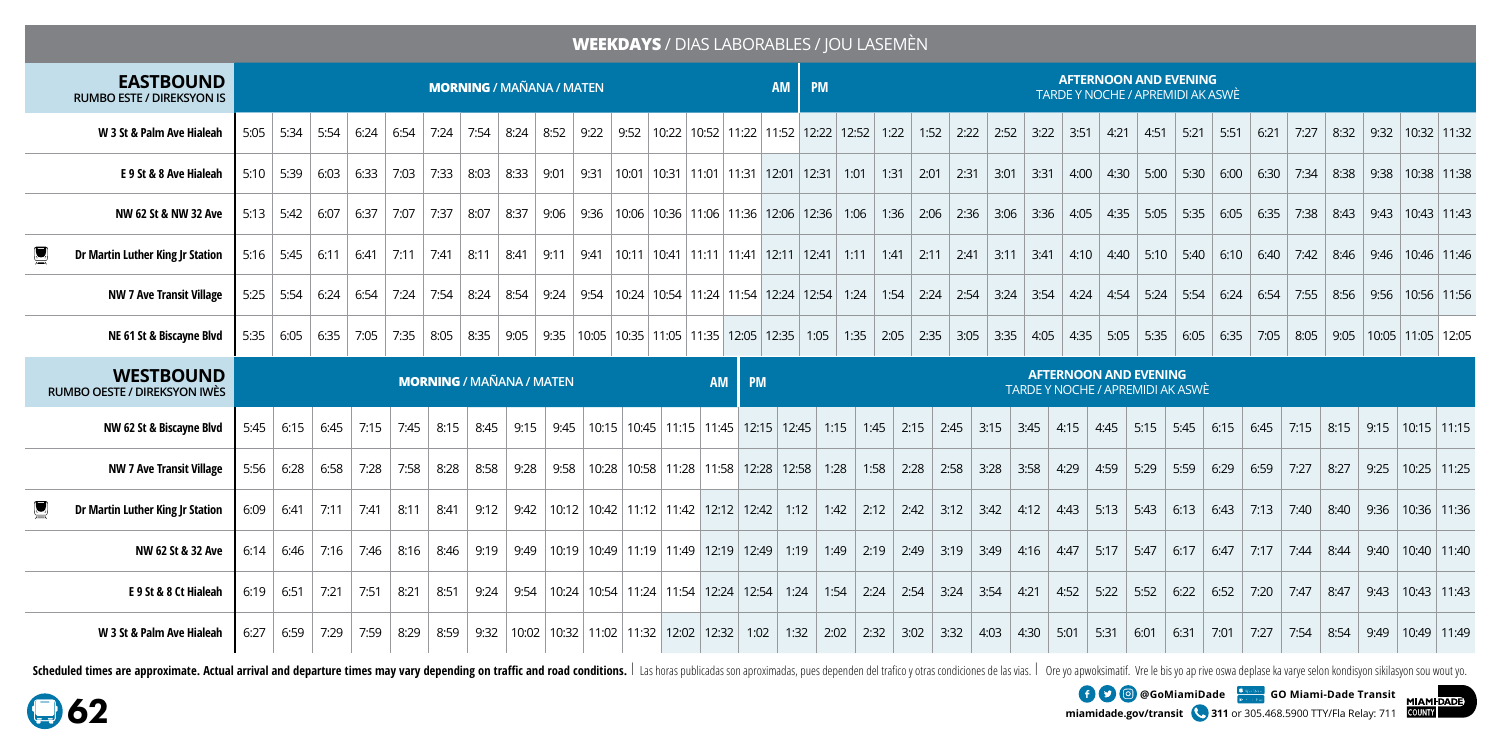|                  |                                                      |      |                                         |                         |                                            | <b>SATURDAY / SÁBADO / SAMDI</b> |      |                                |       |                          |                                |                          |                          |                          |  |  |  |  |  |
|------------------|------------------------------------------------------|------|-----------------------------------------|-------------------------|--------------------------------------------|----------------------------------|------|--------------------------------|-------|--------------------------|--------------------------------|--------------------------|--------------------------|--------------------------|--|--|--|--|--|
|                  | <b>EASTBOUND</b><br><b>RUMBO ESTE / DIREKSYON IS</b> |      | <b>MORNING</b><br><b>MAÑANA / MATEN</b> | <b>FROM</b><br>DESDE/DE | $20 \text{ min}$<br>AM PM<br>TO<br>Hasta/a |                                  |      | <b>EVENING</b><br>NOCHE / ASWÈ |       |                          |                                |                          |                          |                          |  |  |  |  |  |
|                  | W 3 St & Palm Ave Hialeah                            | 5:18 | 5:48                                    | 6:18                    | 6:32                                       |                                  | 7:15 | 7:55                           |       | $\overline{\phantom{a}}$ | $\overline{\phantom{a}}$       | $\overline{\phantom{a}}$ | $\overline{\phantom{a}}$ |                          |  |  |  |  |  |
|                  | E 9 St & 8 Ave Hialeah                               | 5:23 | 5:53                                    | 6:23                    | 6:39                                       |                                  | 7:23 | 8:03                           |       | 8:44                     | 9:26                           | 10:06                    | 10:46                    | 11:16                    |  |  |  |  |  |
|                  | NW 62 St & NW 32 Ave                                 | 5:26 | 5:56                                    | 6:26                    | 6:43                                       |                                  | 7:27 | 8:07                           |       | 8:48                     | 9:30                           | 10:10                    | 10:50                    | 11:20                    |  |  |  |  |  |
| g                | Dr Martin Luther King Jr Station                     | 5:29 | 5:59                                    | 6:29                    | 6:48                                       |                                  | 7:30 | 8:10                           |       | 8:51                     | 9:33                           | 10:13                    | 10:53                    | 11:23                    |  |  |  |  |  |
|                  | <b>NW 7 Ave Transit Village</b>                      | 5:38 | 6:08                                    | 6:38                    | 7:01                                       |                                  | 7:41 | 8:21                           |       | 9:02                     | 9:42                           | 10:22                    | 11:02                    | 11:32                    |  |  |  |  |  |
|                  | NE 61 St & Biscayne Blvd                             | 5:45 | 6:15                                    | 6:45                    | 7:10                                       |                                  | 7:50 | 8:30                           |       | 9:10                     | 9:50                           | 10:30                    | 11:10                    | 11:40                    |  |  |  |  |  |
|                  | <b>WESTBOUND</b><br>RUMBO OESTE / DIREKSYON IWÈS     |      | <b>MORNING</b><br><b>MAÑANA / MATEN</b> |                         | <b>AM PM</b><br><b>FROM</b><br>DESDE/DE    | $20$ min<br>TO<br>Hasta/a        |      |                                |       |                          | <b>EVENING</b><br>NOCHE / ASWÈ |                          |                          |                          |  |  |  |  |  |
|                  | NE 62 St & Biscayne Blvd                             | 5:51 | 6:21                                    | 6:51                    | 7:19                                       | 7:19                             |      | 07:59                          | 8:39  | 9:19                     | 9:59                           | 10:39                    | 11:19                    | 11:59                    |  |  |  |  |  |
|                  | <b>NW 7 Ave Transit Village</b>                      | 6:00 | 6:30                                    | 7:03                    | 7:31                                       | 7:30                             |      | 08:10                          | 8:50  | 9:29                     | 10:09                          | 10:49                    | 11:29                    | 12:09                    |  |  |  |  |  |
| $\sum_{i=1}^{n}$ | Dr Martin Luther King Jr Station                     | 6:10 | 6:40                                    | 7:17                    | 7:45                                       | 7:42                             |      | 08:22                          | 9:02  | 9:40                     | 10:20                          | 11:00                    | 11:40                    | 12:20                    |  |  |  |  |  |
|                  | NW 62 St & 32 Ave                                    | 6:13 | 6:43                                    | 7:21                    | 7:49                                       | 7:46                             |      | 08:26                          | 9:06  | 9:44                     | 10:24                          | 11:04                    | 11:44                    | 12:24                    |  |  |  |  |  |
|                  | E 9 St & 8 Ct Hialeah                                | 6:17 | 6:47                                    | 7:26                    | 7:54                                       | 7:49                             |      | 08:29                          | 9:09  | 9:47                     | 10:27                          | 11:07                    | 11:47                    | 12:27                    |  |  |  |  |  |
|                  | W 3 St & Palm Ave Hialeah                            | 6:21 | 6:51                                    | 7:31                    | 7:59                                       | 7:53                             |      | $\overline{\phantom{a}}$       | $ \,$ | $\overline{\phantom{a}}$ | $\overline{\phantom{a}}$       | $\overline{\phantom{a}}$ | $\overline{\phantom{a}}$ | $\overline{\phantom{a}}$ |  |  |  |  |  |

Scheduled times are approximate. Actual arrival and departure times may vary depending on traffic and road conditions. | Las horas publicadas son aproximadas, pues dependen del trafico y otras condiciones de las vias. | Or